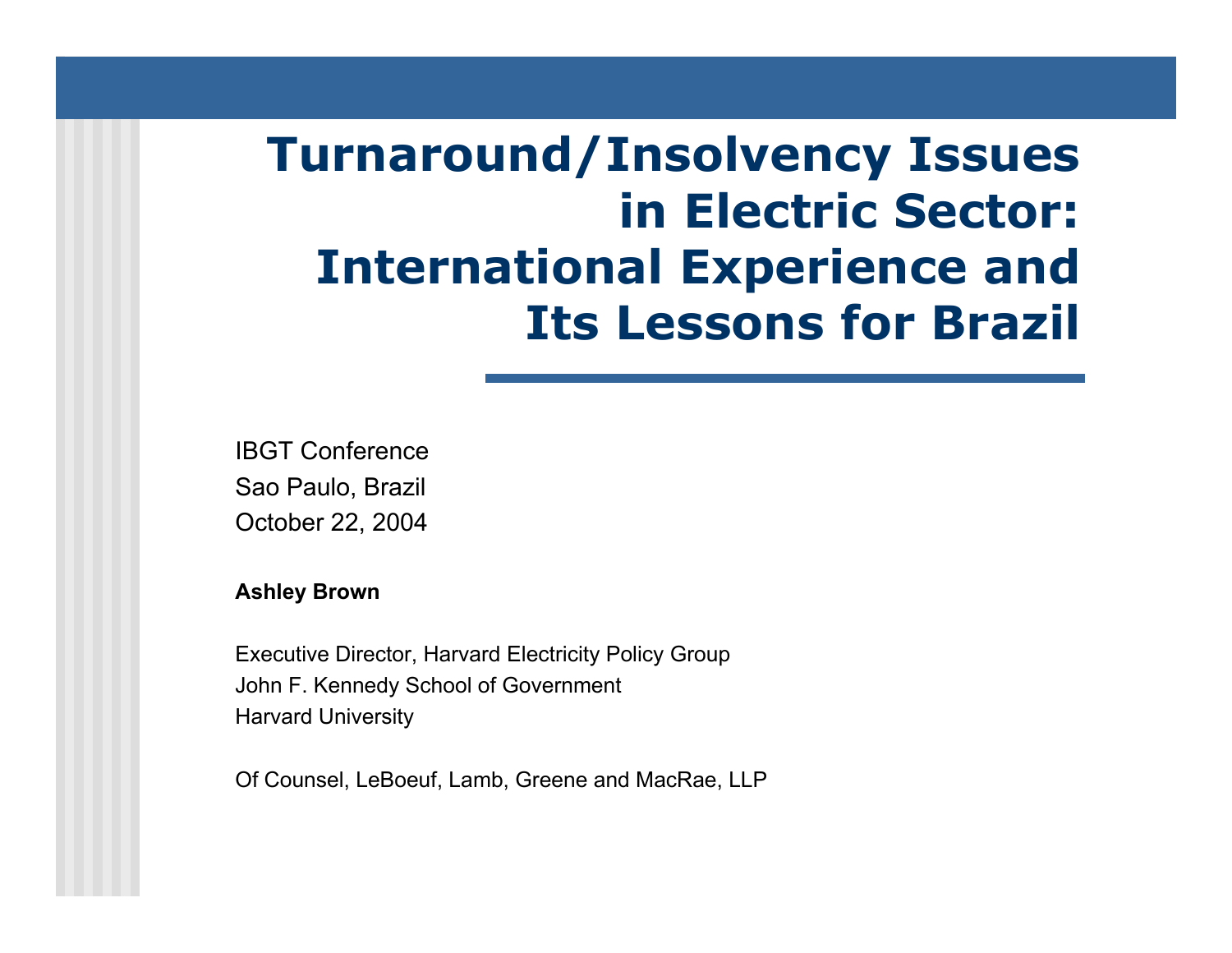## Policy Perspective

Two Fundamental Approaches to Insolvency in Energy Sector

### **1. Governmental Approach**

- •Nationalization
- $\bullet$ Financial Pac kage (Loans or Grants)
- $\bullet$ Direct Subsidies

### **2. Commercial Approach**

- •Management Changes
- $\bullet$ **Bankruptcy**
- $\bullet$ Regulation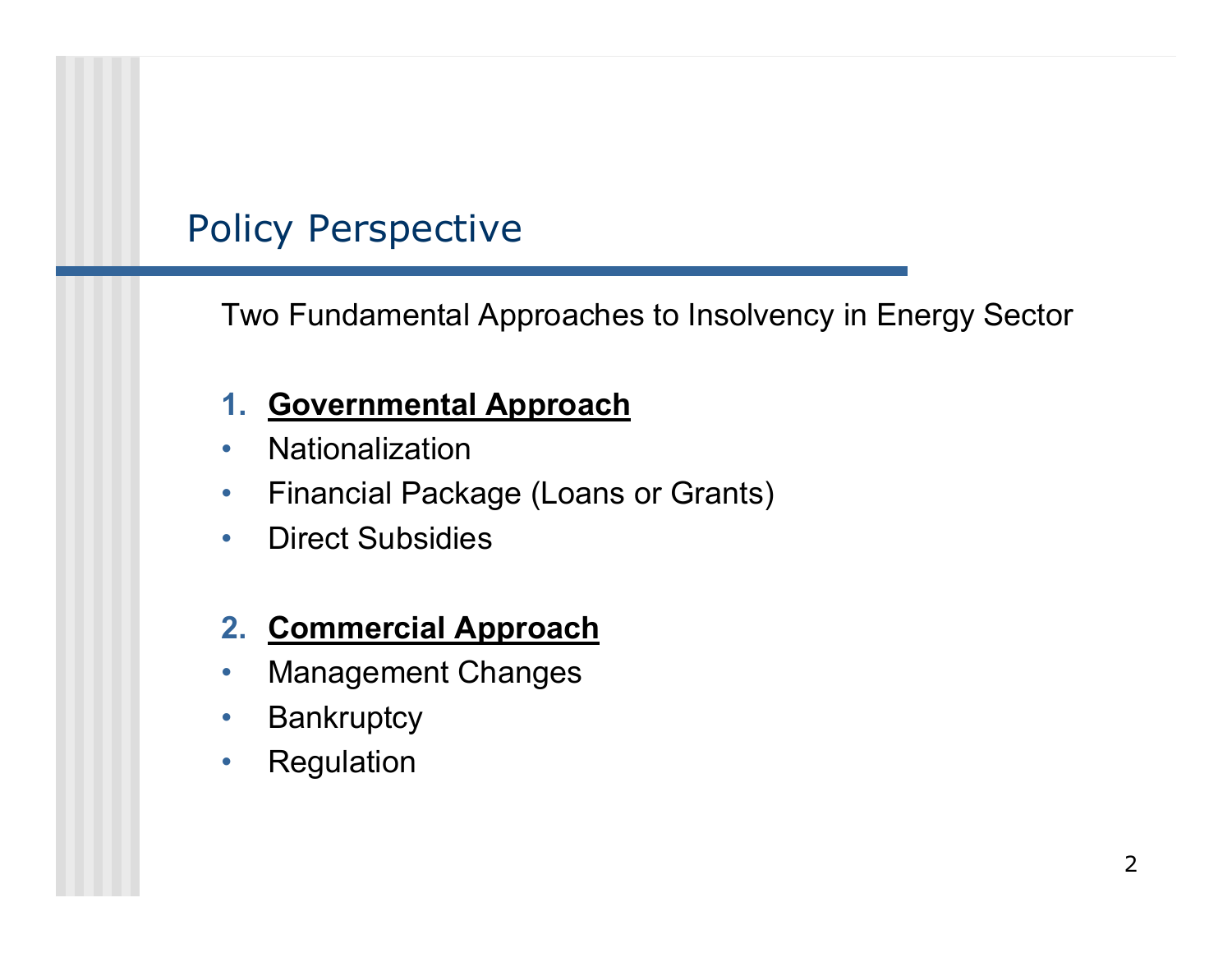### **Transition**

Will Brazil Move from Governmental Approach to Commercial Approach?

What Instructive Lessons Can Be Learned from International Experience?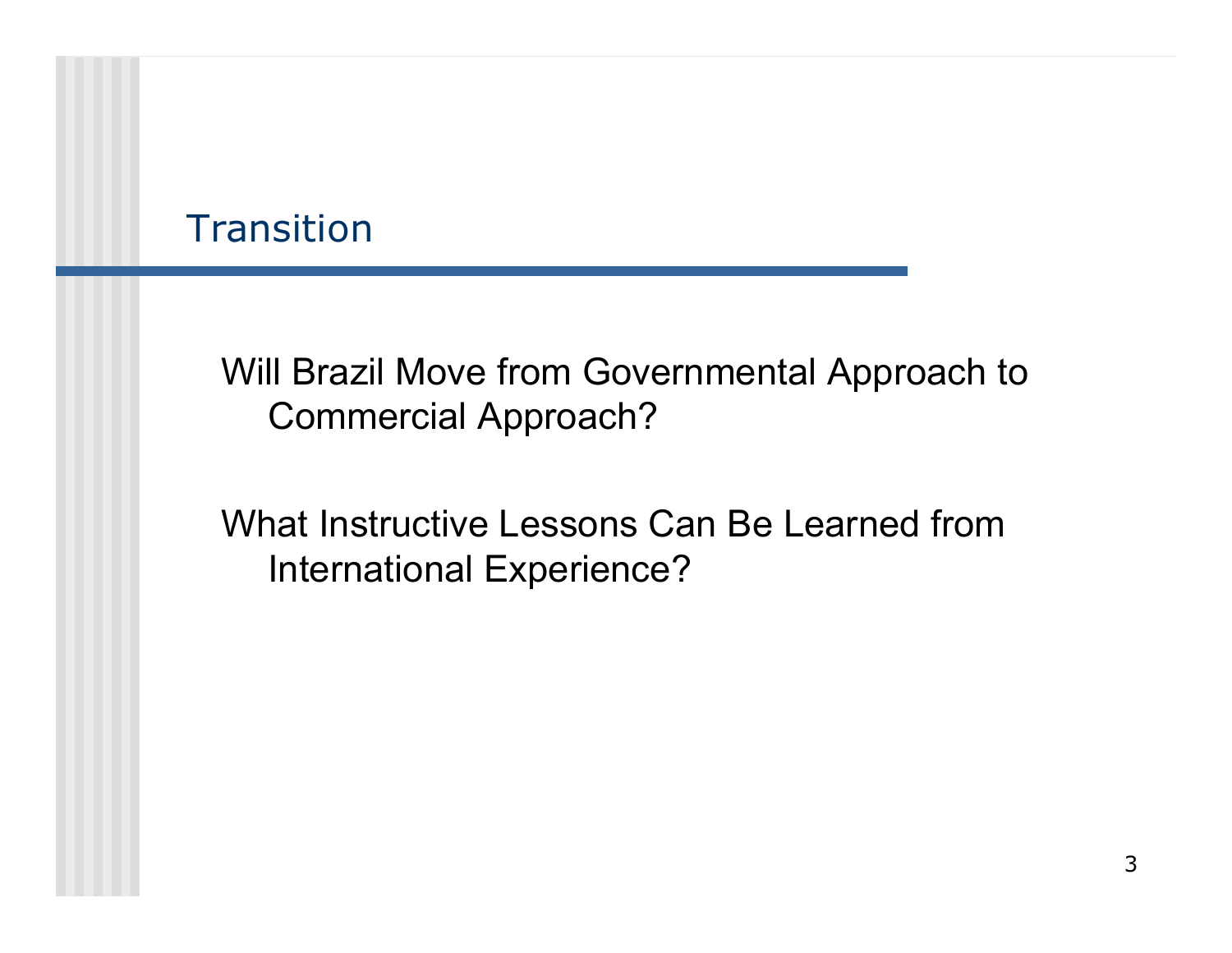### Two Separate Contexts

- $\bullet$ Competitive Enterprises (e.g., Generators, Suppliers)
- Fully Regulated Enterprises (e.g., Distribution or Transmission Monopolies)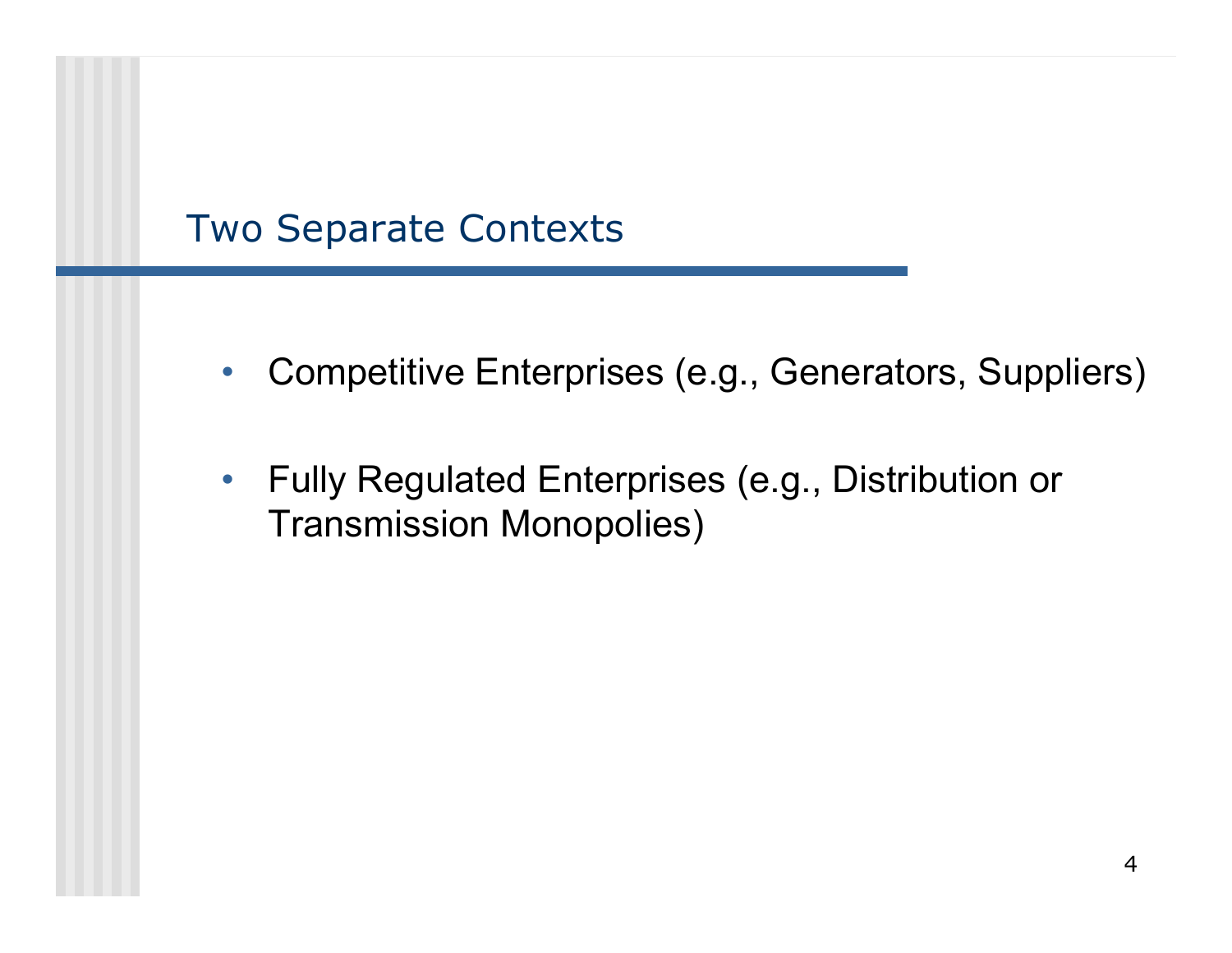### Interests to Be Balanced in Energy Company **Insolvency**

### **E** Competitive Context

Creditors vs. Shareholders

- Two Competing Commercial Interests + Public Interest Considerations
- **Fully Regulated/Monopoly Context**

Creditors vs. Shareholders vs. Consumers

• Two Competing Commercial Interests + Consumer Interests + Public Interest Considerations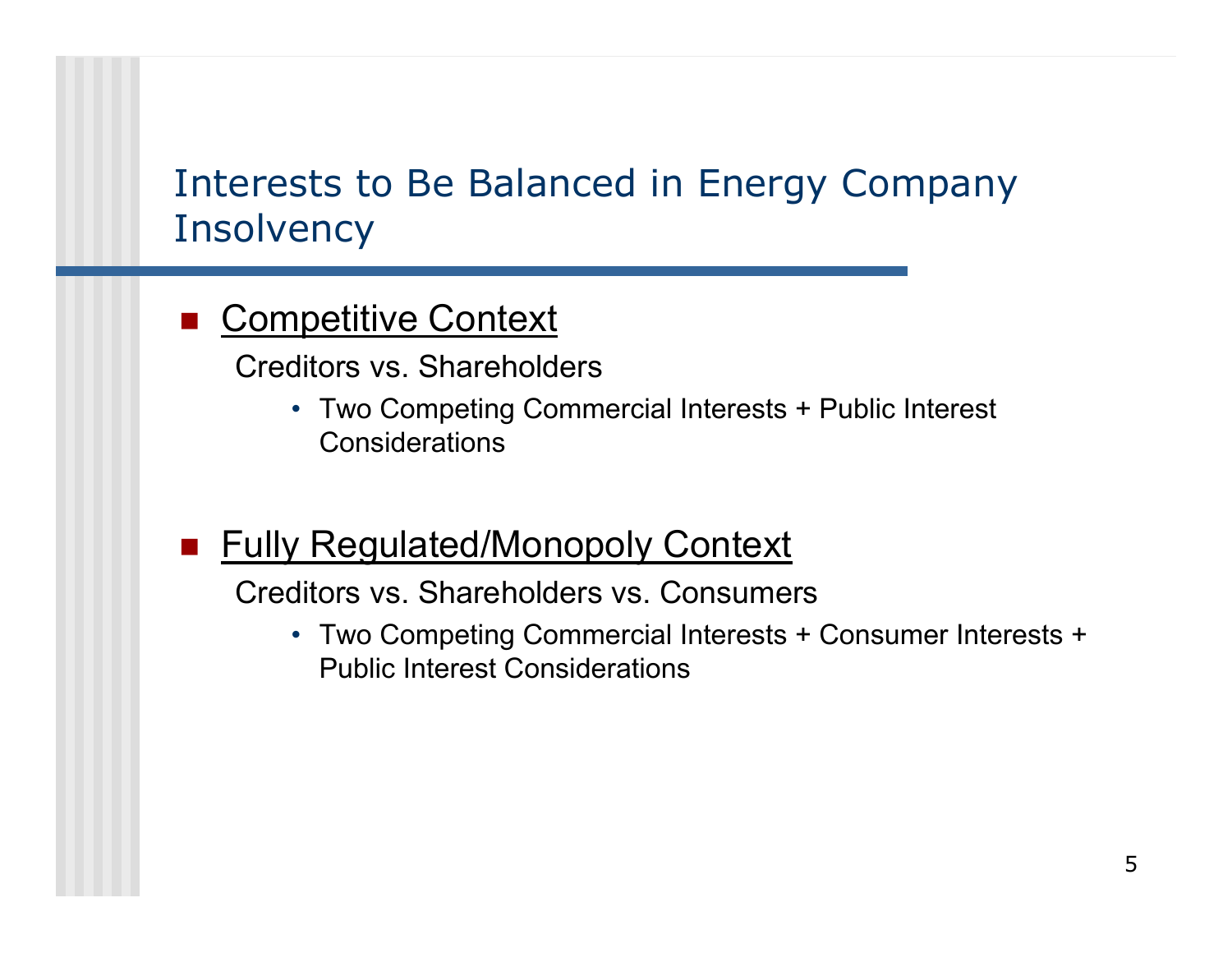Creditors and Shareholders: Common Interests/Conflicting Claims and Priorities

- **n Internalized Economic/Financial Perspective** 
	- П Maximizing Debt Recovery/Value Retention
		- Control of and/or Access to Revenue Stream
		- Maximizing Revenue Stream
		- Cost/Liability Minimization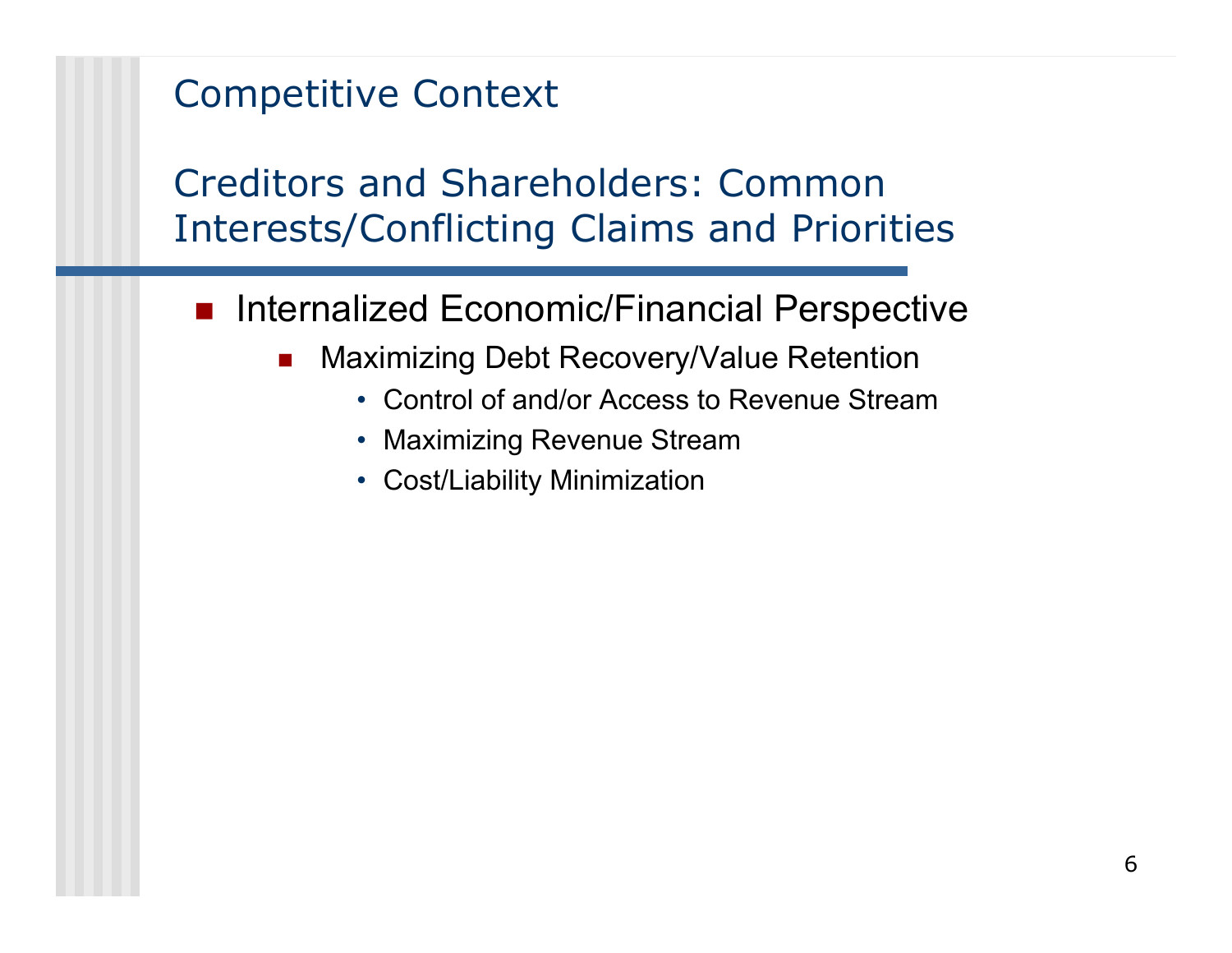## Public Interest Considerations

### **For Generators**

- 1. Must Run Units
- 2. Capacity Planning/Reliability Obligations
- 3. Plant Retirement/Environmental Considerations
- 4. Efficient Deployment of Society's Assets (Externalized Perspective)
- 5. Maintenance of Competition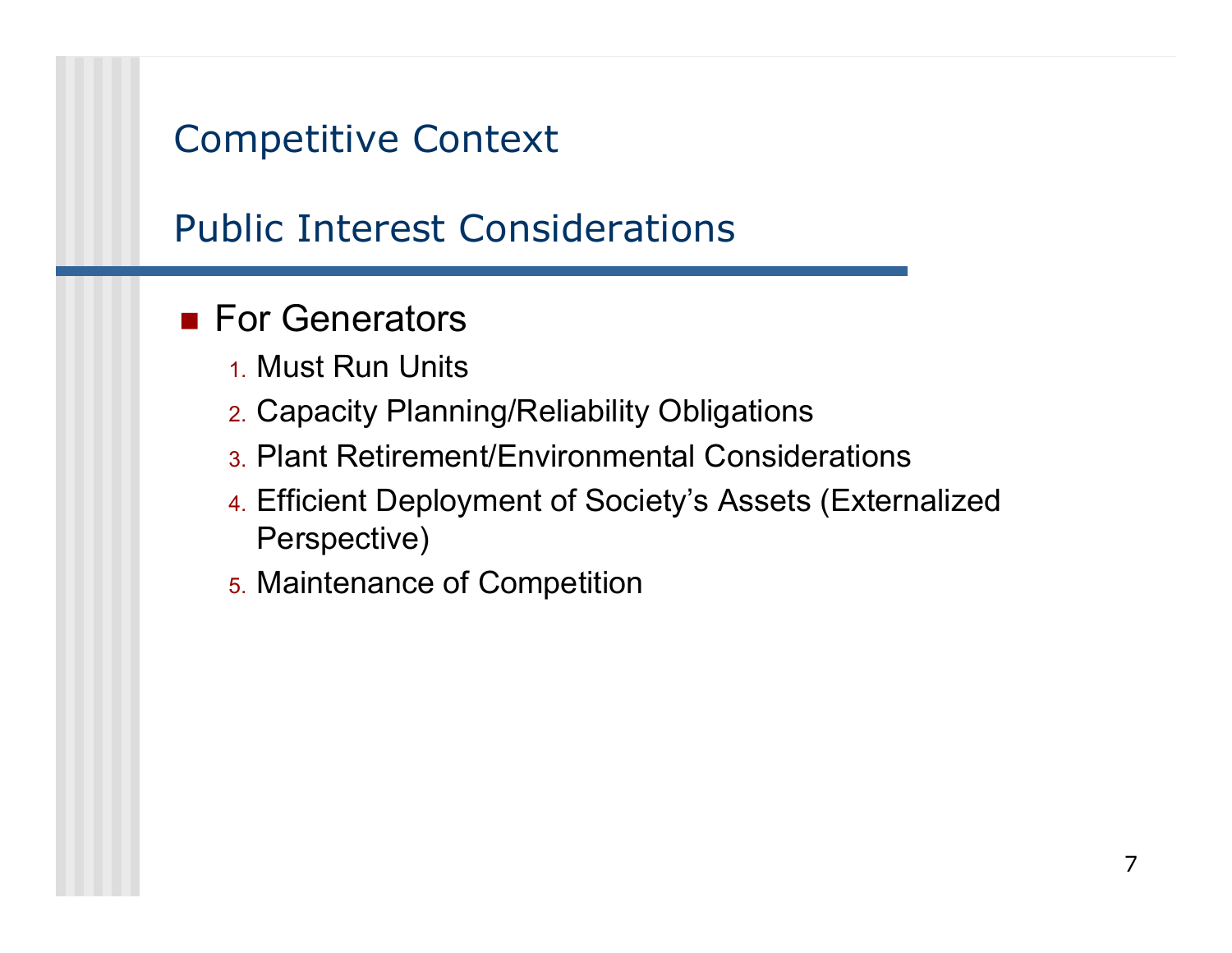## Public Interest Considerations

### **For Suppliers**

- 1. Customer Service Obligations
- 2. Default Supply/Arbitrage Issues
- 3. Consumer Protection (e.g., Fraud, Default)
- 4. Maintenance of Competition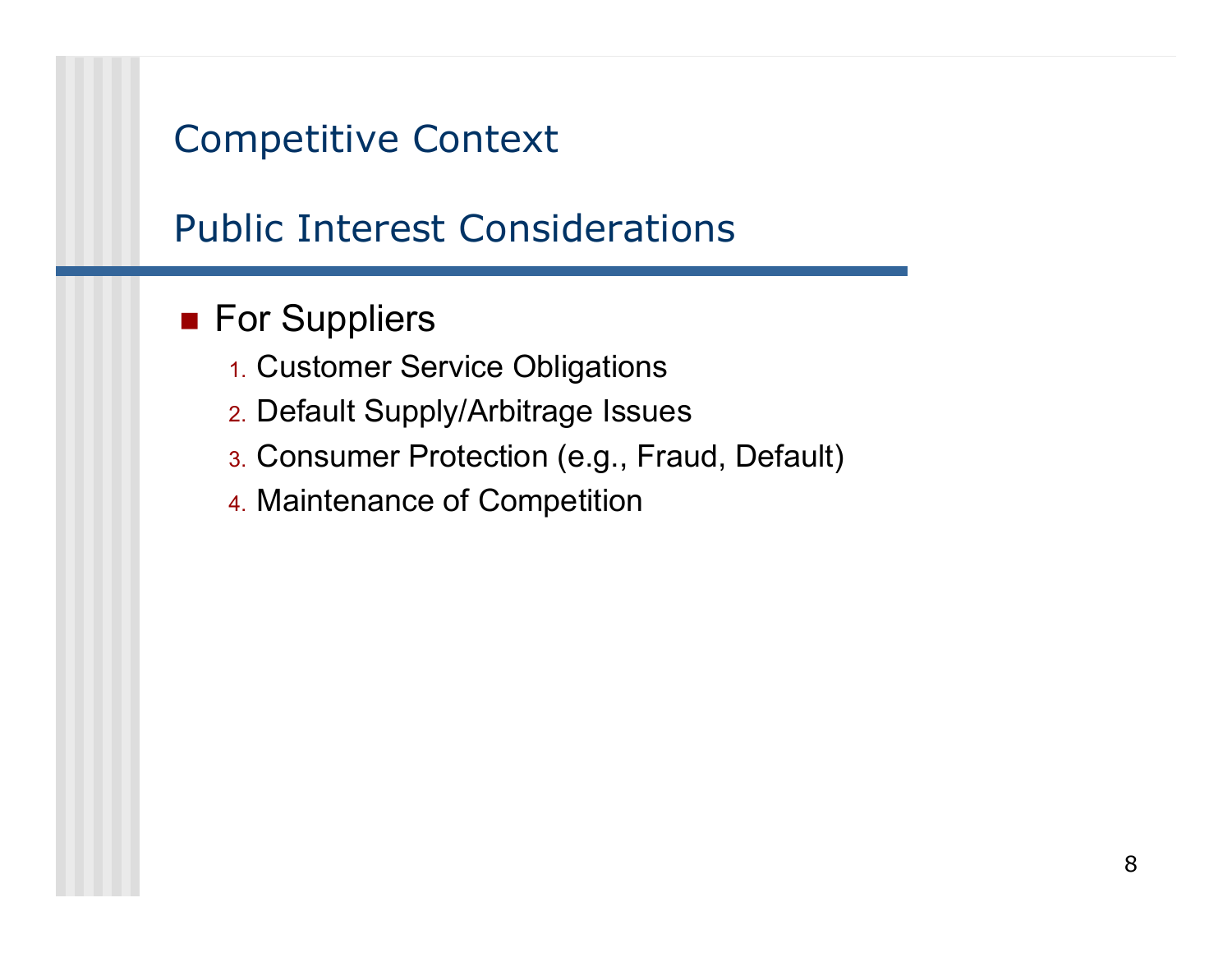Corporate Governance/Management Considerations

- $\overline{\phantom{a}}$ Management Subject to Shareholder Control
- Debt Covenants/Creditor Requirements
- $\overline{\phantom{a}}$ Judicial Intervention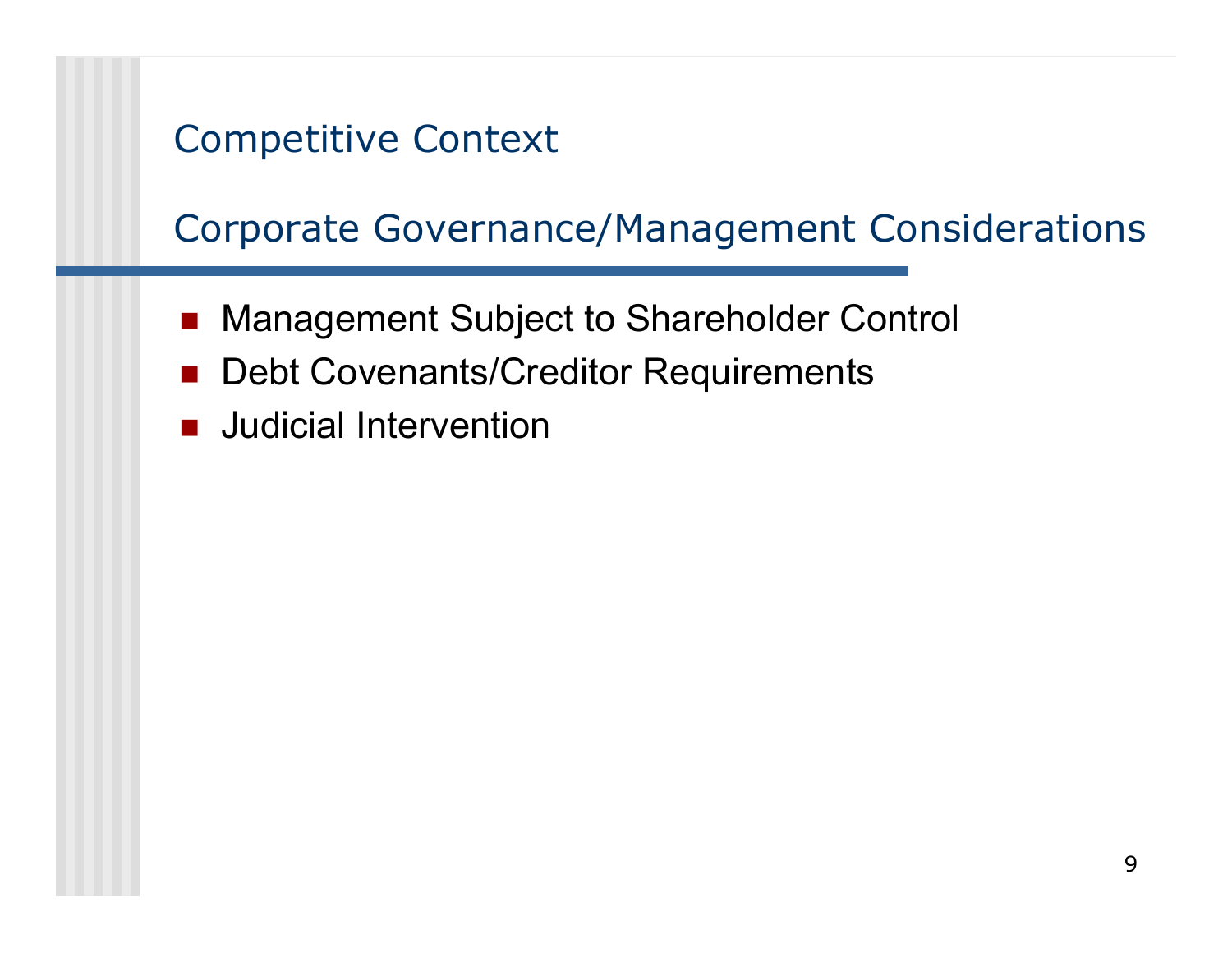#### $\overline{\phantom{a}}$ Shareholder/Creditor/Public Interests

- Same Interests As in Competitive Context
- Same Issues As in Competitive Context

### **\*\*\*PLUS\*\*\***

#### $\overline{\phantom{a}}$ Consumer Interests

- **Preservation of Consumer Paid Value for Consumers**
- $\mathcal{L}_{\mathcal{A}}$ Reliable Sustainable Quality Service
- П Reasonable Prices? Avoiding Monopoly Rents
- Capital Structure (Debt-Equity Ratio)
- П Meaningful, Balanced and Appropriate Incentives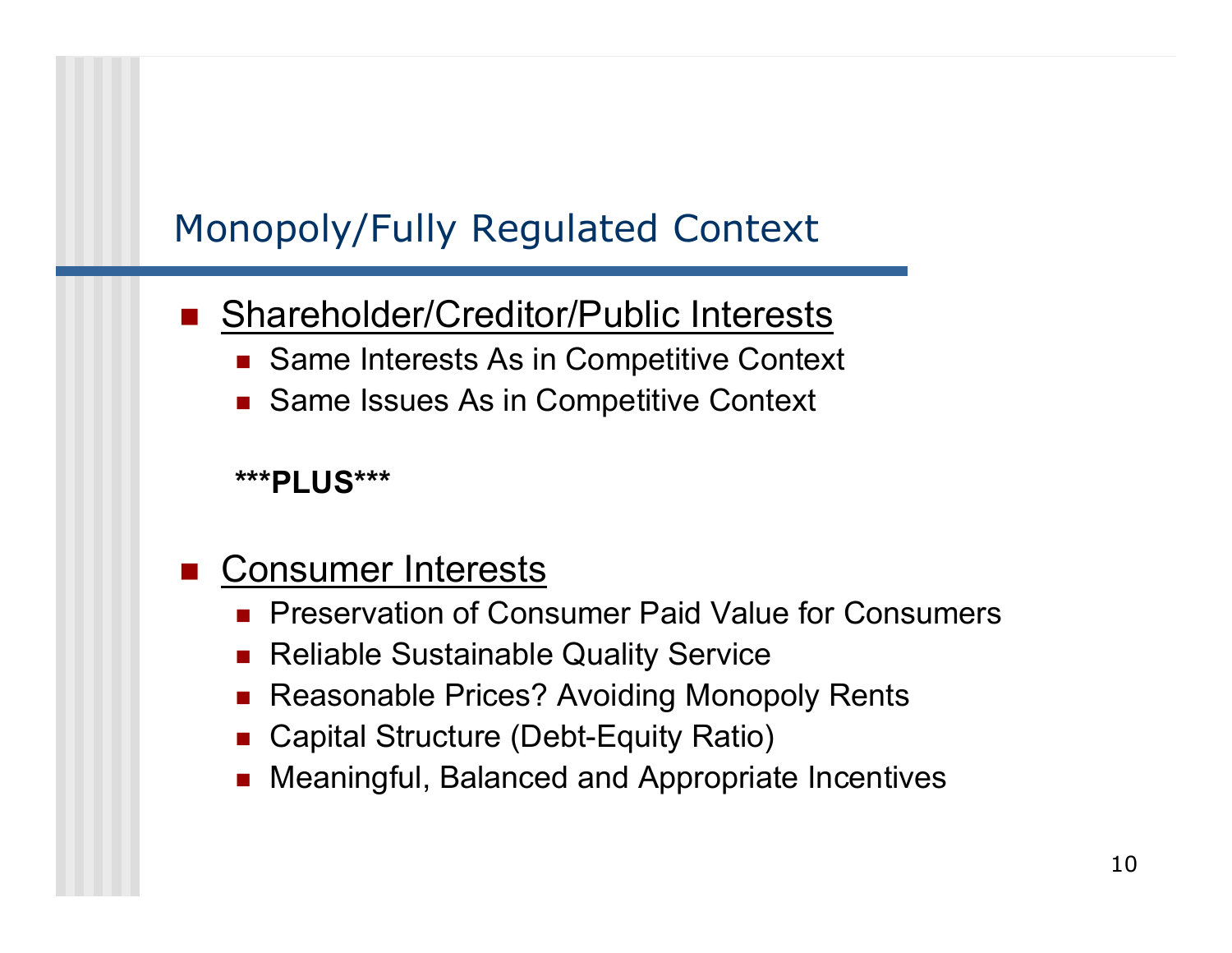### ■ Role of Regulator

- More Externalized Perspective
	- Balancing Investor (Shareholder and Creditor) Interest and Consumer Interest
	- Focus on Protection of Consumer Interest
	- Protect Public Interest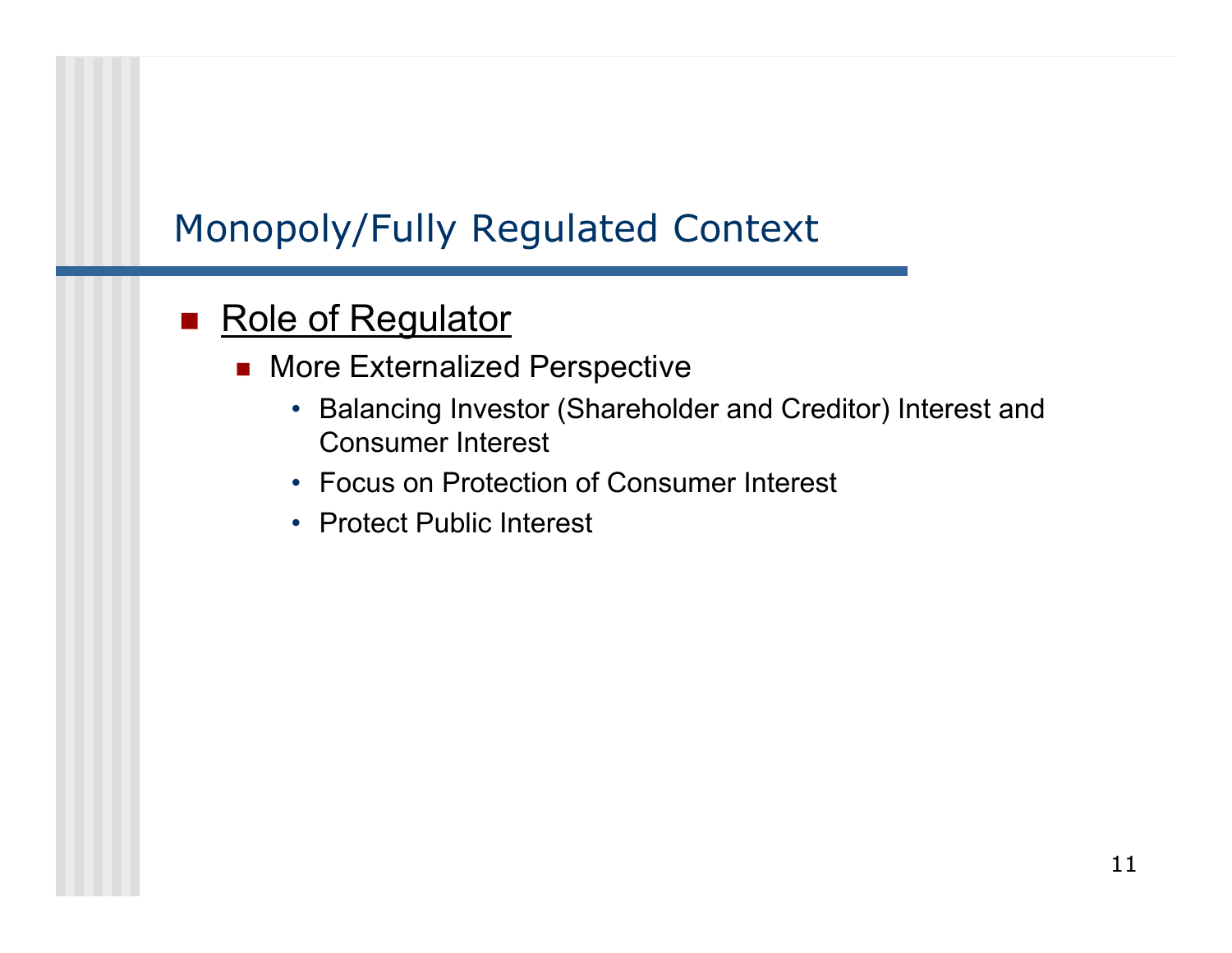#### $\overline{\phantom{a}}$ Areas for Potential Conflict

- $\blacksquare$  Tariffs
	- Who Sets Them and for What Objectives?
	- Creditors and Shareholders Seek Maximization of Revenues
	- Consumers Want Protection Against Monopoly Power
- Contractual Issues
	- Debt Covenants
	- Achieving Compliance Through Performance or Tariff Manipulation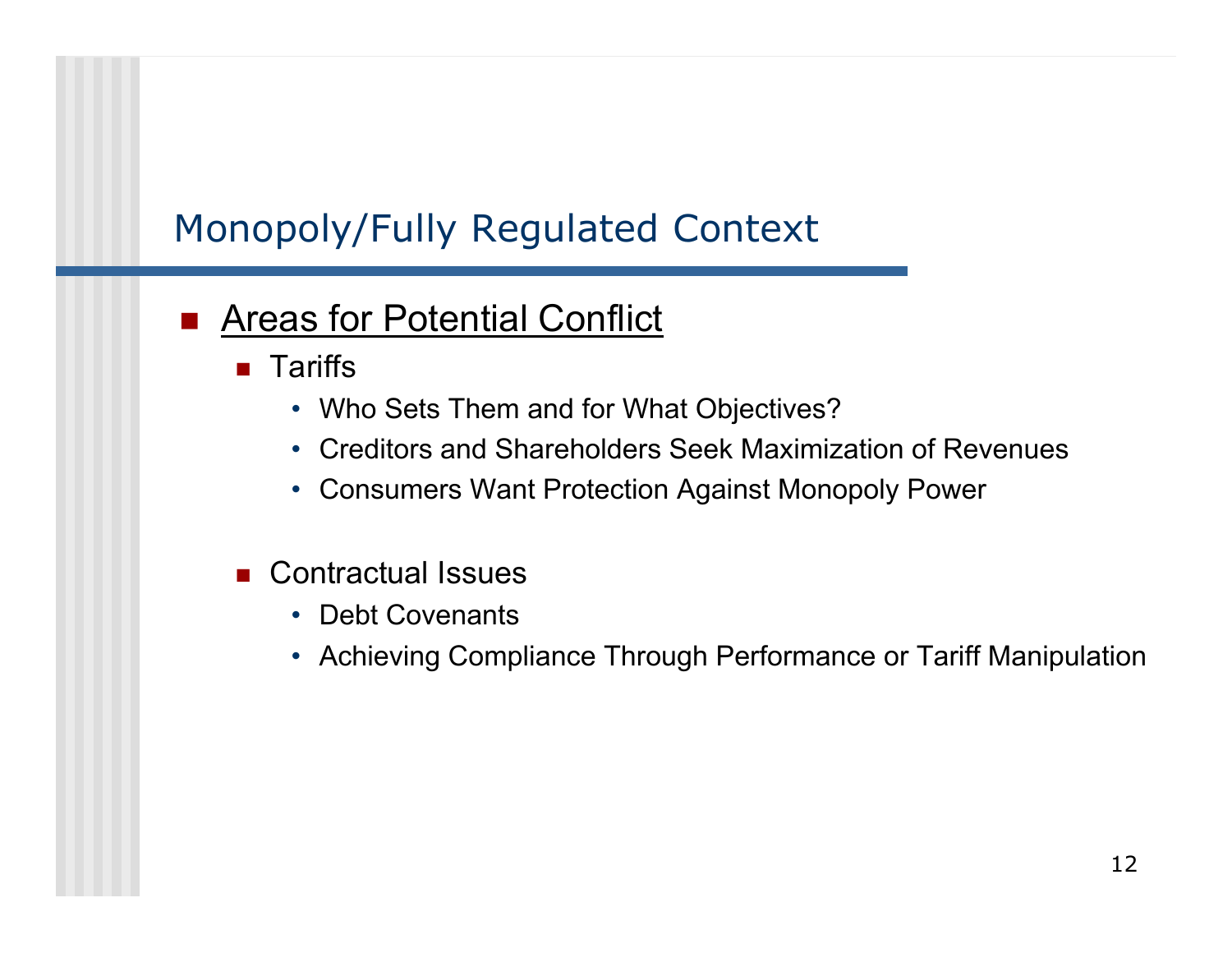#### $\overline{\phantom{a}}$ Areas for Potential Conflict, continued

- Accounting Issues
	- Financial Accounting May Differ from Regulatory Accounting
	- Cost Deferrals vs. Recovery vs. Normalization
- **Buller** Service Quality
	- Creditors and Shareholders Will Seek to Minimize Costs
	- Consumers Want Quality Service (i.e., Maintenance and Investment)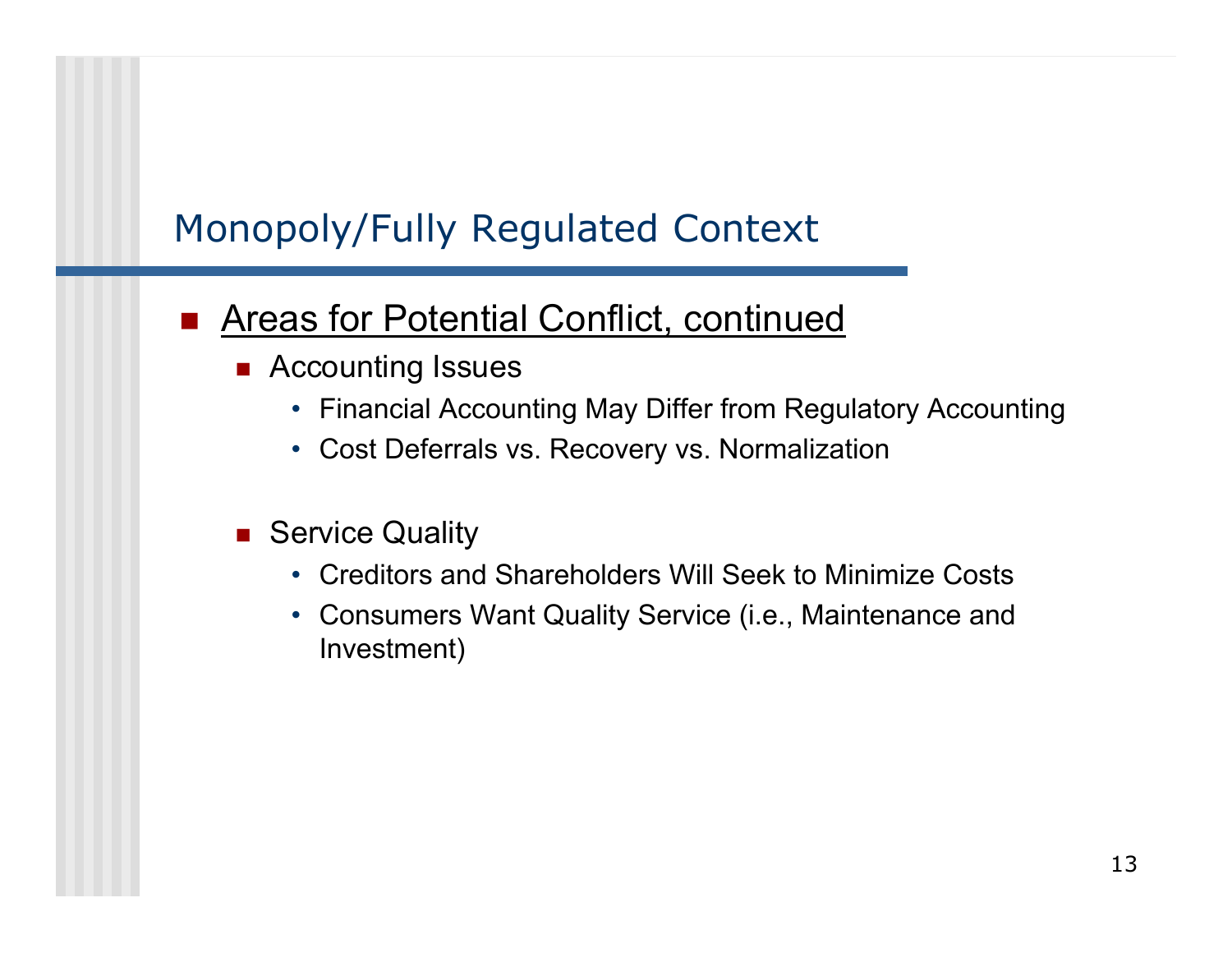#### $\overline{\phantom{a}}$ Areas for Potential Conflict, continued

- Capital Structure
	- Insolvency Will Reduce Equity Component
	- Regulators May Want Higher Equity Component
- $\mathcal{L}_{\text{max}}$  Management Issues
	- Creditors May Want More Control of Management
	- Regulators May Impose Management/Financial Restrictions
	- Regulators May Appoint Receivers or Intervenors